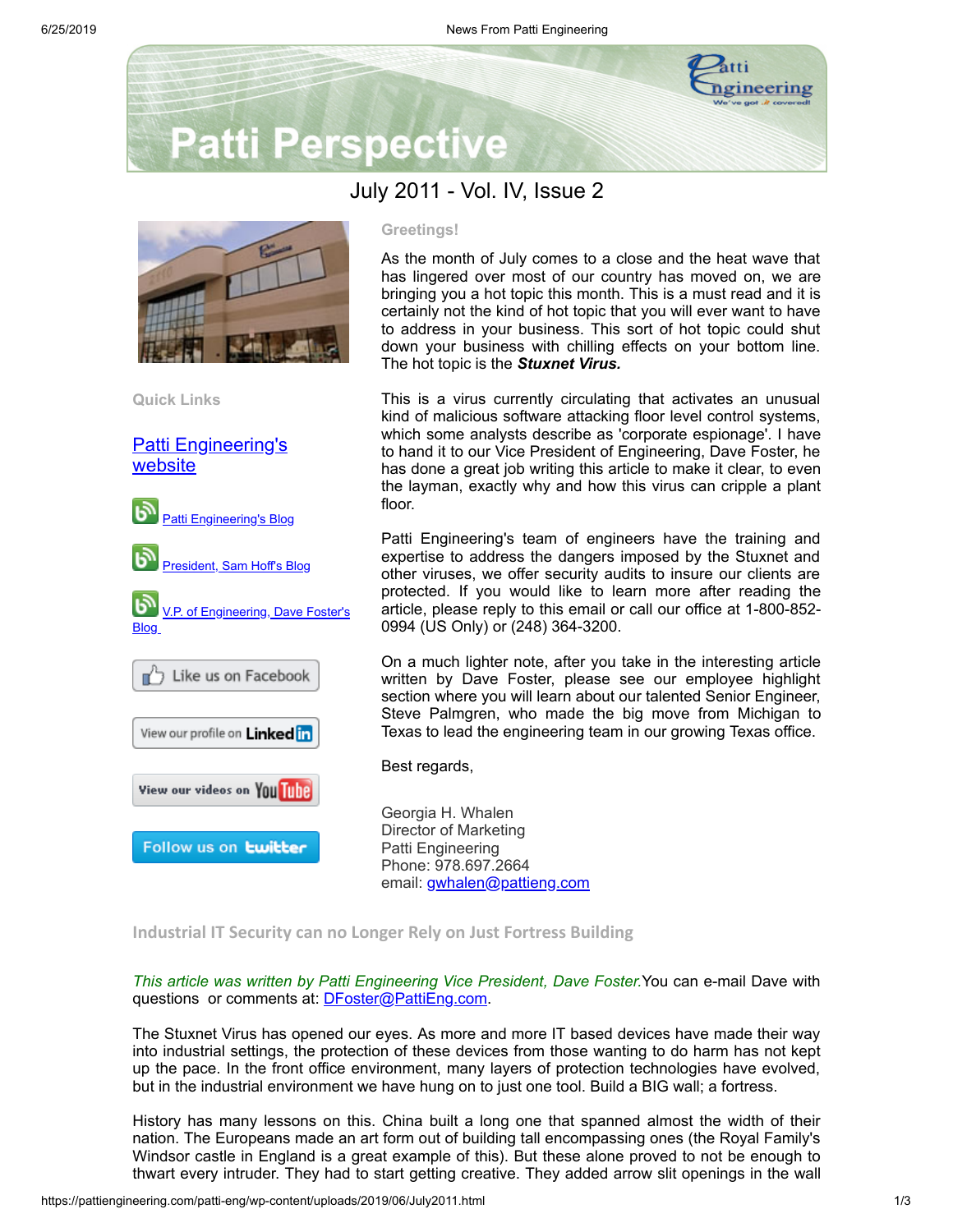#### 6/25/2019 News From Patti Engineering



to deter low level attacks, and watchtowers to see the siege arriving. They added ditches or moats at the base of the walls to keep enemies from climbing or digging under them. They discovered defense in depth. Break through one defensive strategy and the next one is there to greet you (rather impolitely, of course).

The Stuxnet virus was created for a singular purpose. It attacked the [Siemens](http://www.pattieng.com/partners-seimens-steeplechase-mitsubishi/siemens-integrator.html) S7 PLC and their WinCC SCADA software. But all the mechanisms it used to get there make EVERY industrial system from EVERY industrial manufacturer vulnerable. It easily found ways around the existing "great wall" of IT security systems by hitching a ride on USB memory sticks. It exploited common vulnerabilities in the Windows environment, and was smart enough to remove itself after only 3

replications - to avoid detection. It learned things as it went, as well. Each iteration was remembering how its previous iterations got there, learning your whole network along the way. It was very patient as it cruised along until it ultimately made it to the programmed target. It would not take much effort to change that target to any number of other industrial devices. And while the USB stick was a convenient choice for transport, people have even found ways to embed this virus into a PDF file. Wireless connectivity is also a serious concern for intrusion. The wall is almost useless by itself when the intruder gets walked through the door.

The argument used to be made that there was an "air gap" between the industrial devices and the obviously vulnerable front office devices that were all connected to the rest of the world. But that is mostly gone in today's world of interconnectivity and open platforms. Industrial devices protected solely by strict IT policy or singular firewall equipment that says "nothing gets past my wall" have proven to be vulnerable. While good IT policy is essential, the policies that govern PCs sitting on an accountant's desk do not work on Automation Control Systems. It takes a collaborative effort between IT and operations to develop an effective policy for defending your floor level control systems.

There is a growing contingent of hackers out there that see opportunity and potential "pay days" by taking out the competition, or want to make a statement against corporations. Do you think that you will never be a target of these hackers? Up to 80% of the Stuxnet virus infections were collateral damage, not even the intended target. Now is the time to take a look your "defense in depth" strategy for IT security in your industrial environment, before it is too late. [Give](http://www.pattieng.com/contact-us.html) us a call!



**Patti Personnel - Steve Palmgren**

Patti Engineering's business is growing at a fast pace in Texas. Steve Palmgren's outstanding engineering talent and leadership skills have been instrumental in driving our growth in the Texas market.